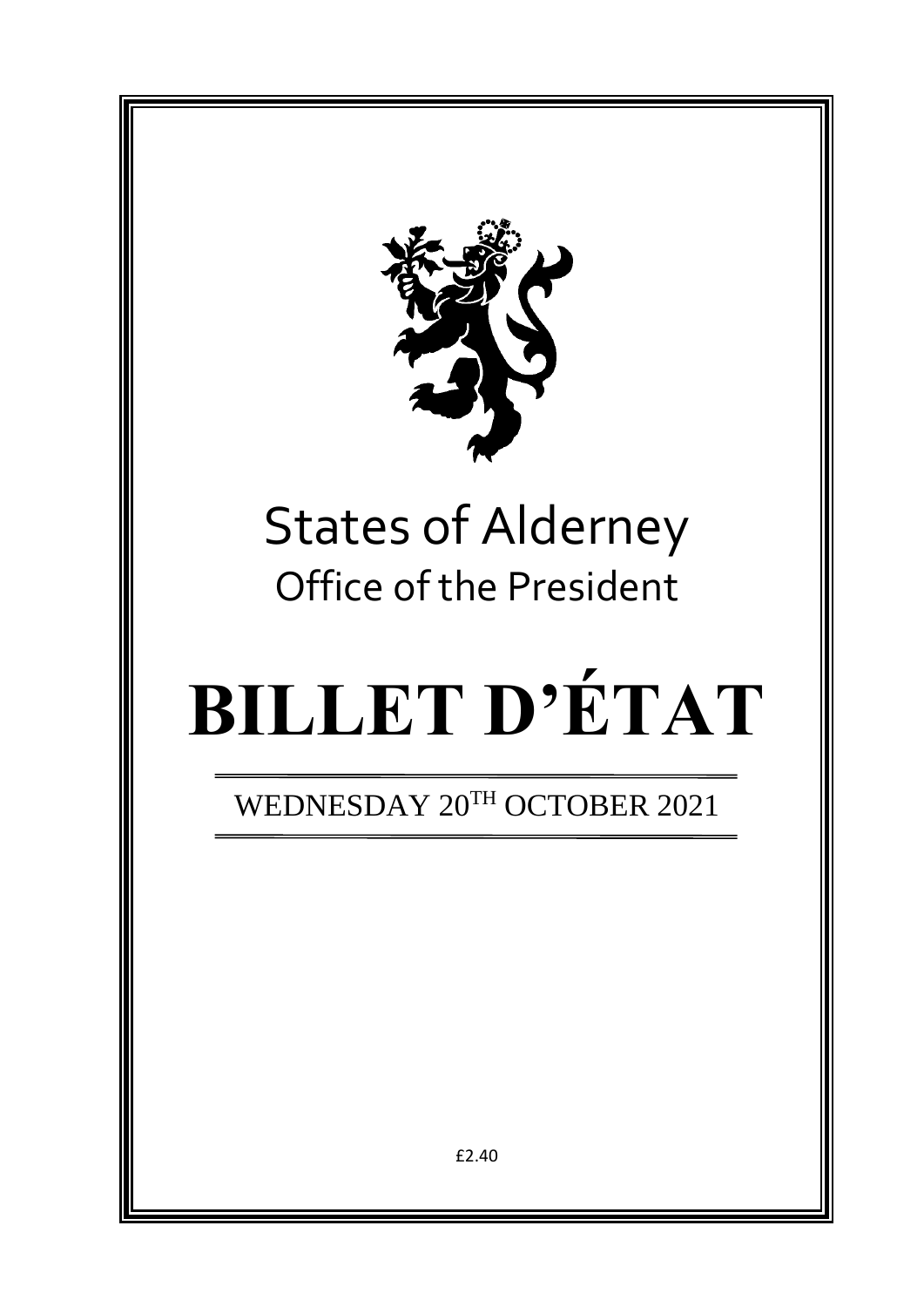## Billet d'État

### Wednesday 20<sup>th</sup> October 2021

#### **Members of the States:**

**I have the honour to inform you that the Meeting of the States will be held at 2.30pm on Wednesday 20 th October 2021.** 

**This will be preceded by the People's Meeting, which will be held on Wednesday 13 th October 2021 at 7.00pm in the Island Hall, convened by Mr Christian Harris.**

**William Tate President**

#### **Item I Emergency Powers (Coronavirus) (General Provision) (Bailiwick of Guernsey) (No.8) Regulations, 2021**

#### **The following letter was received from Mr Bill Abel, Chairman of the Policy and Finance Committee:-**

"These Regulations are emergency regulations made by the Civil Contingencies Authority under Part 3 of the Civil Contingencies (Bailiwick of Guernsey) Law, 2012 ('the Law"). They are made on the occurrence of an emergency, within the meaning of the Law, in the Bailiwick arising from the urgent need to prevent, control or mitigate the spread of the virus Severe Acute Respiratory Syndrome Coronavirus 2 and the disease caused thereby, COVID-19 (referred to together in these regulations as coronavirus). They are prefaced with a statement by the Civil Contingencies Authority, as required by section 12(2) of the Law. COVID-19 was made a notifiable disease for the purposes of the Public Health Ordinance, 1936 on 10th February 2020.

These Regulations revoke and re-enact (with modifications) regulations previously made by the Civil Contingencies Authority in respect of the coronavirus pandemic.

These Regulations came into force on the 16th July, 2021 and shall have temporary effect only in accordance with the provisions of section 16 (duration and scrutiny of emergency regulations) of the Law.

#### *Part I - screening, assessment and powers to detain etc.*

This Part places a requirement to self-isolate on persons arriving in the Bailiwick, enables the Medical Officer of Health to place restrictions and requirements on other persons who are or who may be infected with coronavirus, and makes provision in respect of related matters, including powers for the Medical Officer of Health to impose screening requirements, to detain people and to require people to self-isolate. The provisions also create criminal offences and confer powers of enforcement on police officers, and provide for applications to vary or revoke requirements or restrictions imposed under this part to be made to the Royal Court.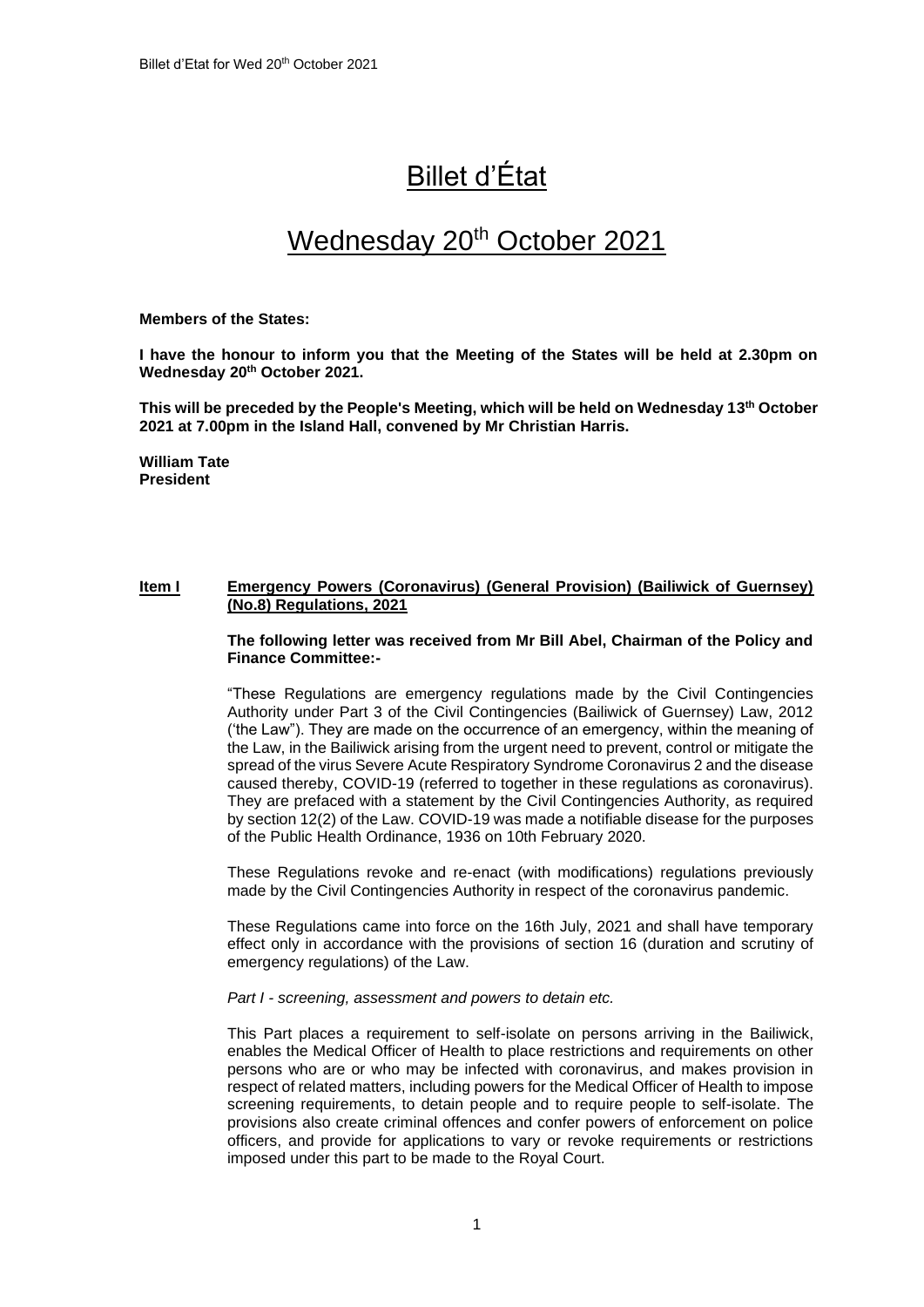Regulation 4 gives effect to Schedule 1, which makes provision in respect of Critical Workers. A person who has been granted a Critical Worker Exemption will have to selfisolate in accordance with, and otherwise comply with, the provisions of Schedule 1.

Schedule 2 to these regulations, which is given effect by regulation 5, provides for shorter periods of self-isolation to be undertaken by persons who arrive from a place specified as a Category 2 country or a Category 3 country on the States of Guernsey website, and who elect to comply with the restrictions and requirements set out therein.

This Part also provides for "Blue Arrivals" – that is, persons arriving in the Bailiwick at least two weeks after having received their second dose of COVID-19 vaccine administered in the Common Travel Area (CTA), and after having spent all of the previous 14 days within the CTA – to be free from self-isolation and other restrictions on arrival, and makes provision in respect of children travelling with Blue Arrivals.

Finally, this Part also provides that a person of 12 years or over who chooses not to take both a day of arrival test for COVID-19 and a test on day 13 after arrival will have to self-isolate for 21 days; otherwise, a person who does undergo those tests is required to self-isolate until receipt of a negative result for the day 13 test. A child under 12 who has not travelled with a Blue Arrival (and who is not a Category 2 or Category 3 arrival under and in accordance with Schedule 2) has to self-isolate for 14 days after arrival.

#### *Part II – miscellaneous and final*

Schedule 3 to these Regulations, which is given effect by regulation 21, sets out the modifications to be made to mental health legislation having effect in the Bailiwick. Paragraphs 4 and 5 modify the Mental Health Review Tribunal Procedure Rules, 2012 to provide that the Mental Health Review Tribunal may properly be constituted according to specified criteria.

Regulation 22 provides for the deemed variance of Long Term Employment Permits, Medium Term Employment Permits and Short Term Employment Permits, to allow the holder to be resident without being employed and to be employed by a different employer from that specified in the Permit; and for the modification of the Population Management (Guernsey) Law, 2016 and other legislation to the extent necessary to give effect to this.

I would be grateful if "The Emergency Powers (Coronavirus) (General Provision) (Bailiwick of Guernsey) (No.8) Regulations, 2021" are placed before the next meeting of the States of Alderney with an appropriate proposition.

Bill Abel, Chairman"

**The States of Alderney is asked not to annul "The Emergency Powers (Coronavirus) (General Provision) (Bailiwick of Guernsey) (No.8) Regulations, 2021"**

Proposed by Mr Bill Abel Seconded by Mr Alex Snowdon

#### **Item II Emergency Powers (Coronavirus) (Vaccine) (Limitation of Liability) (No.8) (Bailiwick of Guernsey) Regulations, 2021**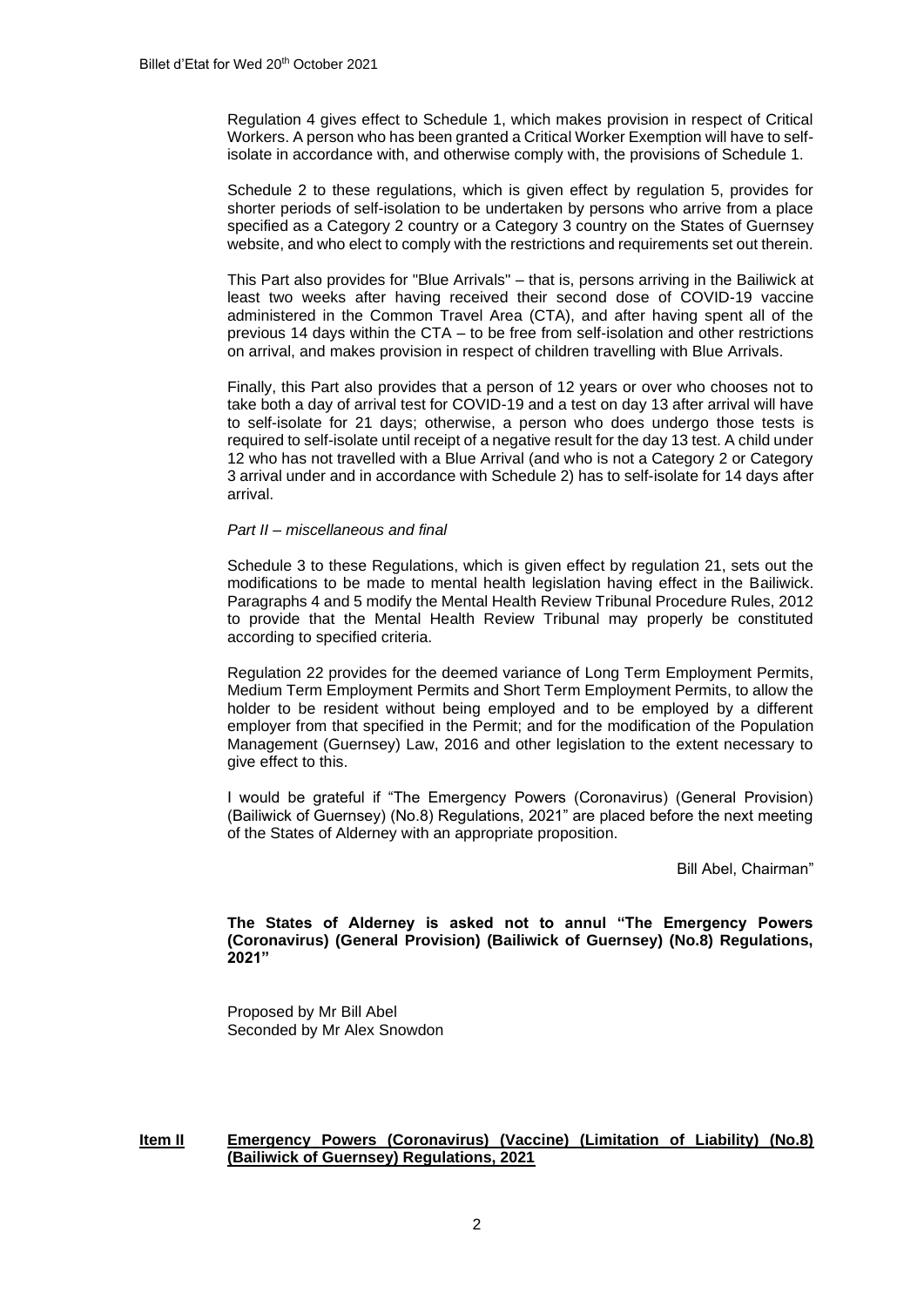#### **The following letter was received from Mr Bill Abel, Chairman of the Policy and Finance Committee:-**

"These Regulations are emergency regulations made by the Civil Contingencies Authority under Part 3 of the Civil Contingencies (Bailiwick of Guernsey) Law, 2012 ('the Law"). They are made on the occurrence of an emergency, within the meaning of the Law, in the Bailiwick arising from the urgent need to prevent, control or mitigate the spread of the virus Severe Acute Respiratory Syndrome Coronavirus 2 and the disease caused thereby, COVID-19 (referred to together in these regulations as coronavirus). They are prefaced with a statement by the Civil Contingencies Authority, as required by section 12(2) of the Law. COVID-19 was made a notifiable disease for the purposes of the Public Health Ordinance, 1936 on 10th February 2020.

These Regulations apply where a vaccine against the coronavirus has been temporarily authorised under the UK's Human Medicines Regulations, 2012 and designated under regulations made under the Prescription Only Medicines (Human) (Bailiwick of Guernsey) Ordinance, 2009, and the vaccine is sold, supplied or administered in accordance with a Patient Group Direction or protocol approved or consented to by the States of Guernsey Committee for Health & Social Care. They only apply to a vaccine administered on or after the 15th December, 2020 (the date on which the Emergency Powers (Coronavirus) (Vaccine) (Limitation of Liability) (Bailiwick of Guernsey) Regulations, 2020 came into force) and before the vaccine receives either a UK marketing authorisation or a European Medicines Agency marketing authorisation for administration in the circumstances concerned.

Where these Regulations apply they will limit the aggregate amount of damages and costs that may be awarded by any court in respect of death or personal injury suffered by any one person receiving the vaccine administered in accordance with the Patient Group Direction or protocol.

These Regulations revoke (and replace) the Emergency Powers (Coronavirus) (Vaccine) (Limitation of Liability) (No. 7) (Bailiwick of Guernsey) Regulations, 2021.

These Regulations came into force on the 16th July 2021 and shall have temporary effect only in accordance with the provisions of section 16 (duration and scrutiny of emergency regulations) of the Law.

I would be grateful if "The Emergency Powers (Coronavirus) (Vaccine) (Limitation of Liability) (No.8) (Bailiwick of Guernsey) Regulations, 2021" are placed before the next meeting of the States of Alderney with an appropriate proposition.

Bill Abel, Chairman"

#### **The States of Alderney is asked not to annul "The Emergency Powers (Coronavirus) (Vaccine) (Limitation of Liability) (No.8) (Bailiwick of Guernsey) (Regulations, 2021"**

Proposed by Mr Bill Abel Seconded by Mr Alex Snowdon

#### **Item III Emergency Powers (Coronavirus) (General Provision) (Bailiwick of Guernsey) (No.9) Regulations, 2021**

**The following letter was received from Mr Bill Abel, Chairman of the Policy and Finance Committee:-**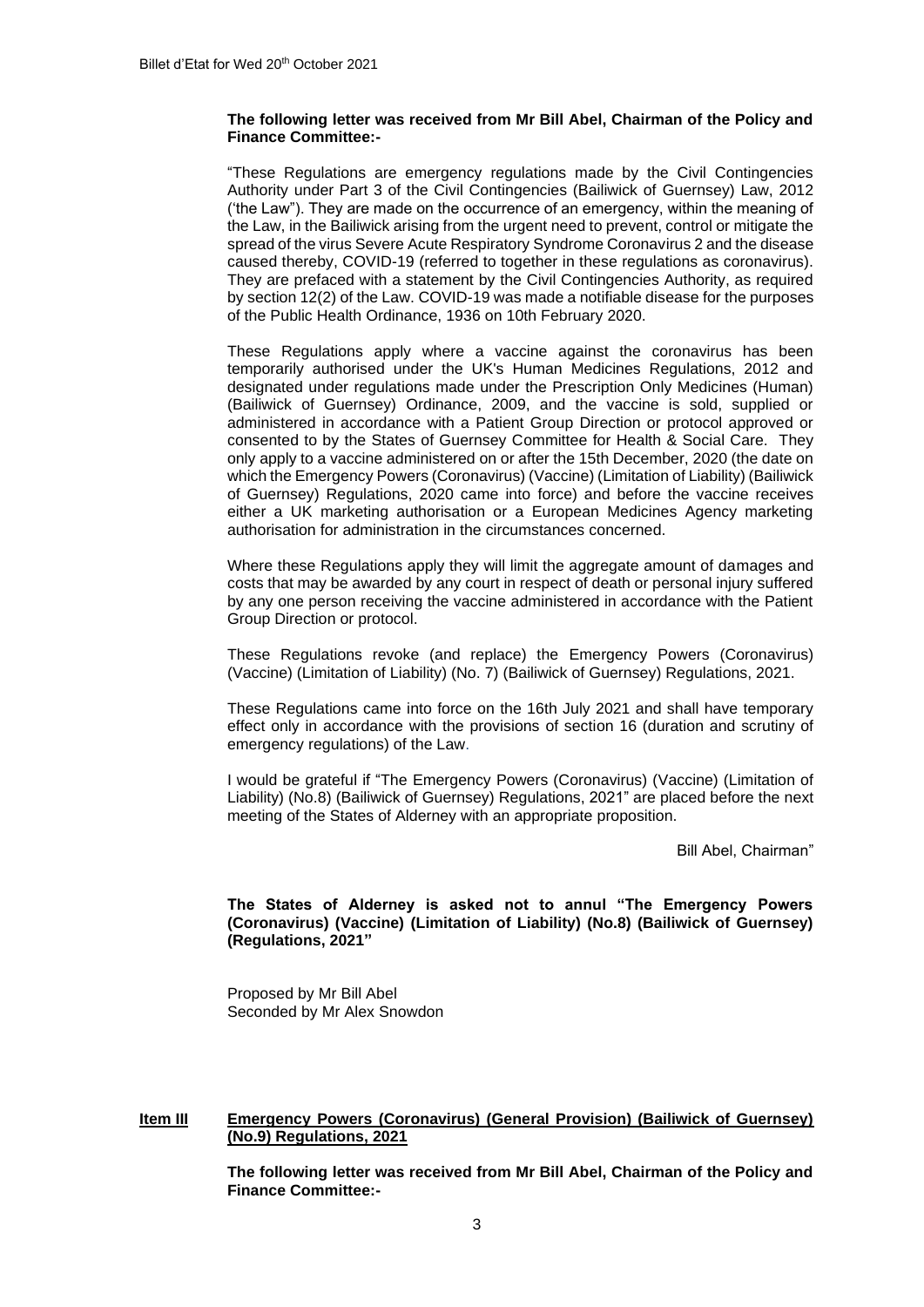"These Regulations are emergency regulations made by the Civil Contingencies Authority under Part 3 of the Civil Contingencies (Bailiwick of Guernsey) Law, 2012 ('the Law"). They are made on the occurrence of an emergency, within the meaning of the Law, in the Bailiwick arising from the urgent need to prevent, control or mitigate the spread of the virus Severe Acute Respiratory Syndrome Coronavirus 2 and the disease caused thereby, COVID-19 (referred to together in these regulations as coronavirus). They are prefaced with a statement by the Civil Contingencies Authority, as required by section 12(2) of the Law. COVID-19 was made a notifiable disease for the purposes of the Public Health Ordinance, 1936 on 10th February 2020.

These Regulations revoke and re-enact (with modifications) regulations previously made by the Civil Contingencies Authority in respect of the coronavirus pandemic.

These Regulations came into force on the  $13<sup>th</sup>$  August 2021 and shall have temporary effect only in accordance with the provisions of section 16 (duration and scrutiny of emergency regulations) of the Law.

#### *Part 1- screening, assessment and powers to detain etc.*

This Part places a requirement to self-isolate on persons arriving in the Bailiwick, enables the Medical Officer of Health to place restrictions and requirements on other persons who are or who may be infected with coronavirus, and makes provision in respect of related matters, including powers for the Medical Officer of Health to impose screening requirements, to detain people and to require people to self-isolate. The provisions also create criminal offences and confer powers of enforcement on police officers, and provide for applications to vary or revoke requirements or restrictions imposed under this part to be made to the Royal Court.

Regulation 4 gives effect to Schedule 1, which makes provision in respect of Critical Workers. A person who has been granted a Critical Worker Exemption will have to selfisolate in accordance with, and otherwise comply with, the provisions of Schedule 1.

Schedule 2 to these regulations, which is given effect by regulation 5, provides for shorter periods of self-isolation to be undertaken by persons who arrive from a place specified as a Category 2 country or a Category 3 country on the States of Guernsey website, and who elect to comply with the restrictions and requirements set out therein.

This Part also provides for 'Blue Arrivals" — that is, persons arriving in the Bailiwick at least two weeks after having received their second dose of COVID-19 vaccine administered in the Common Travel Area (CTA), and after having spent all of the previous 14 days within the CTA — to be free from self-isolation and other restrictions on arrival, and makes provision in respect of children travelling with Blue Arrivals. It imposes a requirement for Blue Arrivals to take self-administered lateral flow tests for COVID-19 provided to them on arrival, to report any positive test results to Public Health, and to comply with any direction given to them on so doing. It makes a failure (without reasonable excuse) to comply with these requirements a criminal offence. The Regulations also impose a requirement to pay a fee for the provided tests before travel.

This Part also requires "Jersey Blue Arrivals"- ie Blue Arrivals arriving from Jersey or who have otherwise spent part of the previous 14 days in Jersey - to possess a qualifying negative pre-arrival test result on arrival (either PCR or lateral flow) to qualify for Blue Arrival status, and makes provision in respect of children accompanying such persons. It also provides for the Civil Contingencies Authority to be able to specify on the States of Guernsey website categories of Jersey Blue Arrivals in respect of whom the requirement to possess, on arrival, a pre-travel negative test result, does not apply.

Finally, this Part also provides that a person of 12 years or over who chooses not to take both a day of arrival test for COVID-19 and a test on day 13 after arrival will have to self-isolate for 21 days; otherwise, a person who does undergo those tests is required to self-isolate until receipt of a negative result for the day 13 test. A child under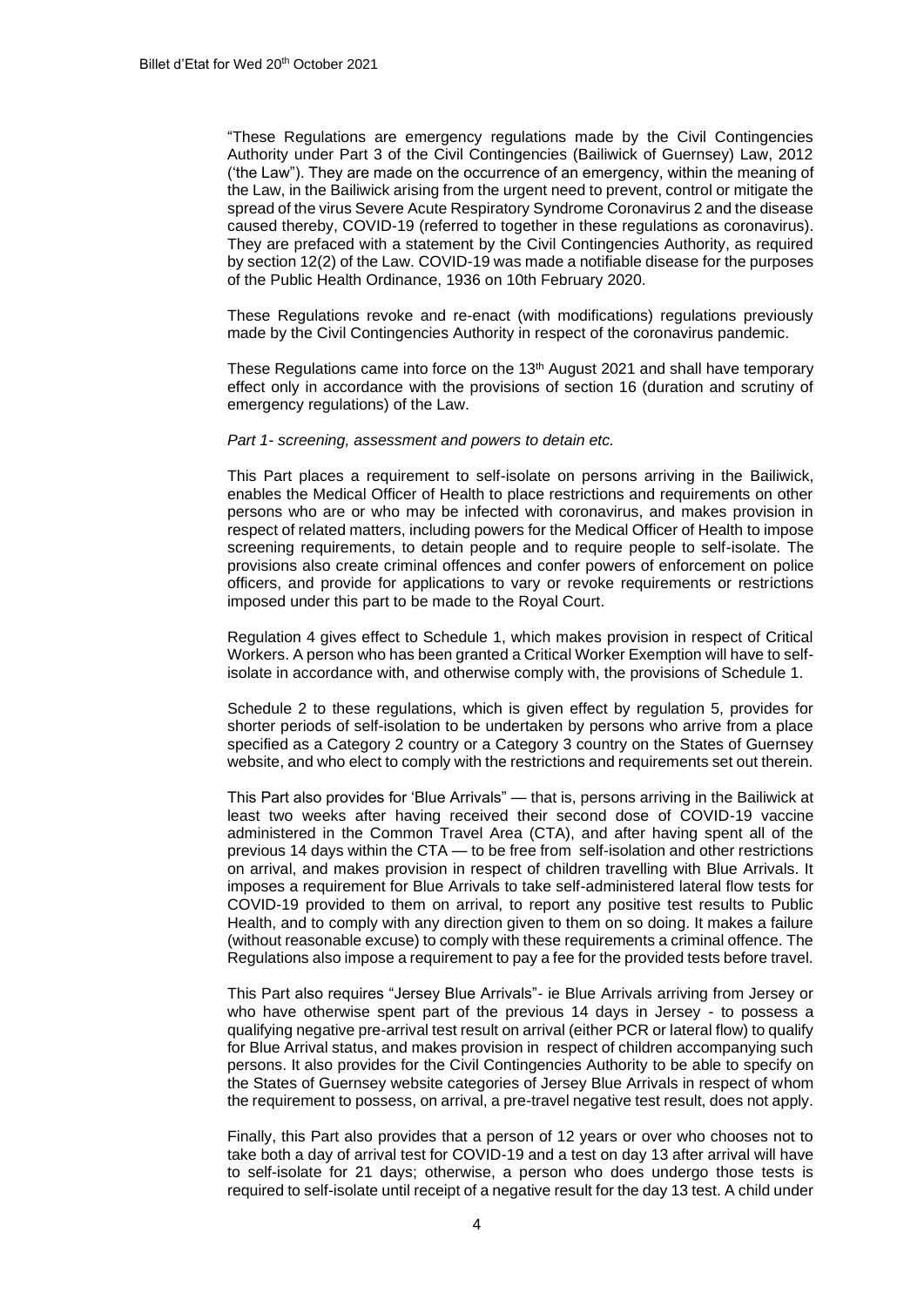12 who has not travelled with a Blue Arrival (and who is not a Category 2 or Category 3 arrival under and in accordance with Schedule 2) has to self-isolate for 14 days after arrival.

#### *Part II— miscellaneous and final*

Schedule 3 to these Regulations, which is given effect by regulation 23, sets out the modifications to be made to mental health legislation having effect in the Bailiwick. Paragraphs 4 and 5 modify the Mental Health Review Tribunal Procedure Rules, 2012 to provide that the Mental Health Review Tribunal may properly be constituted according to specified criteria.

Regulation 24 provides for the deemed variance of Long Term Employment Permits, Medium Term Employment Permits and Short Term Employment Permits, to allow the holder to be resident without being employed and to be employed by a different employer from that specified in the Permit; and for the modification of the Population Management (Guernsey) Law, 2016 and other legislation to the extent necessary to give effect to this.

I would be grateful if "The Emergency Powers (Coronavirus) (General Provision) (Bailiwick of Guernsey) (No.9) Regulations, 2021" are placed before the next meeting of the States of Alderney with an appropriate proposition.

Bill Abel, Chairman"

**The States of Alderney is asked not to annul "The Emergency Powers (Coronavirus) (General Provision) (Bailiwick of Guernsey) (No.9) Regulations, 2021"**

Proposed by Mr Bill Abel Seconded by Mr Alex Snowdon

#### **Item IV Emergency Powers (Coronavirus) (General Provision) (Bailiwick of Guernsey) (No.9) (Amendment) Regulations, 2021**

#### **The following letter was received from Mr Bill Abel, Chairman of the Policy and Finance Committee:-**

"These Regulations are emergency regulations made by the Civil Contingencies Authority under Part 3 of the Civil Contingencies (Bailiwick of Guernsey) Law, 2012 ('the Law"). They are made on the occurrence of an emergency, within the meaning of the Law, in the Bailiwick arising from the urgent need to prevent, control or mitigate the spread of the virus Severe Acute Respiratory Syndrome Coronavirus 2 and the disease caused thereby, COVID-19 (referred to together in these regulations as coronavirus). They are prefaced with a statement by the Civil Contingencies Authority, as required by section 12(2) of the Law. COVID-19 was made a notifiable disease for the purposes of the Public Health Ordinance, 1936 on 10th February 2020.

These Regulations amend the Emergency Powers (Coronavirus) (General Provision) (Bailiwick of Guernsey) (No.9) Regulations, 2021 ("the (No.9) Regulations"). The amendments make changes to the definition of "Blue Arrival" in respect of the place of administration, and permitted authorising regulatory bodies, of the vaccine against COVID-19 received by such persons, and provide for the Category 2 country reduced self-isolation option to be available to persons with a full vaccination history within the meaning of the regulations who have not spent time in specified high-risk countries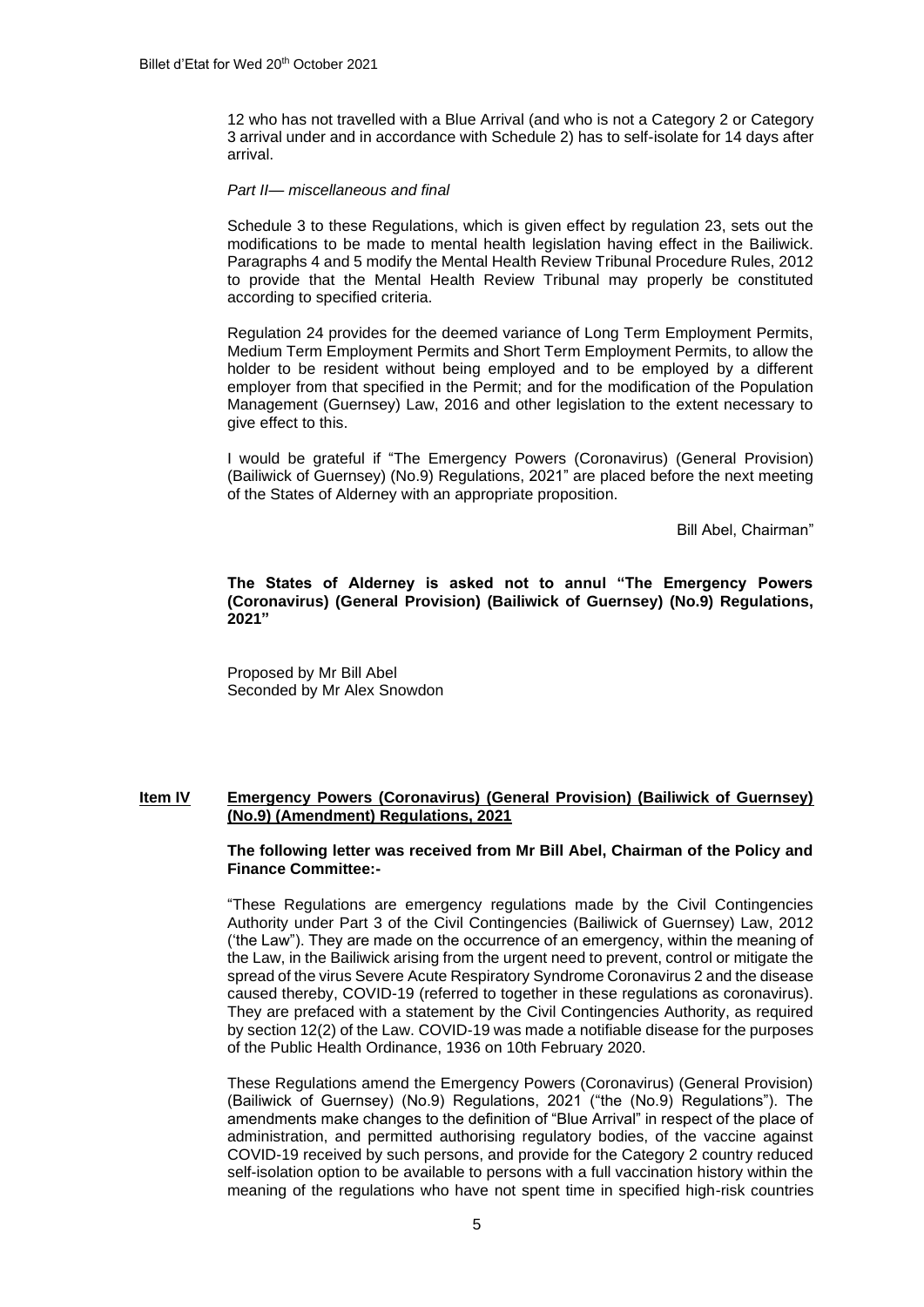and regions during the 14 day period preceding their arrival in the Bailiwick. They also provide a mechanism for decisions in respect of whether a person has a full vaccination history within the meaning of the regulations to be challenged in the Royal Court.

These Regulations came into force on 16" August 2021, and shall have temporary effect only in accordance with the provisions of section 16 (duration and scrutiny of emergency regulations) of the Law.

I would be grateful if "The Emergency Powers (Coronavirus) (General Provision) (Bailiwick of Guernsey) (No.9) (Amendment) Regulations, 2021" are placed before the next meeting of the States of Alderney with an appropriate proposition.

Bill Abel, Chairman"

**The States of Alderney is asked not to annul "The Emergency Powers (Coronavirus) (General Provision) (Bailiwick of Guernsey) (No.9) (Amendment) Regulations, 2021"**

Proposed by Mr Bill Abel Seconded by Mr Alex Snowdon

#### **Item V Emergency Powers (Coronavirus) (General Provision) (Bailiwick of Guernsey) (No.9) (Amendment) (No, 2) Regulations, 2021**

**The following letter was received from Mr Bill Abel, Chairman of the Policy and Finance Committee:-**

"These Regulations are emergency regulations made by the Civil Contingencies Authority under Part 3 of the Civil Contingencies (Bailiwick of Guernsey) Law, 2012 ('the Law"). They are made on the occurrence of an emergency, within the meaning of the Law, in the Bailiwick arising from the urgent need to prevent, control or mitigate the spread of the virus Severe Acute Respiratory Syndrome Coronavirus 2 and the disease caused thereby, COVID-19 (referred to together in these regulations as coronavirus). They are prefaced with a statement by the Civil Contingencies Authority, as required by section 12(2) of the Law. COVID-19 was made a notifiable disease for the purposes of the Public Health Ordinance, 1936 on 10th February 2020.

These Regulations further amend the Emergency Powers (Coronavirus) (General Provision) (Bailiwick of Guernsey) (No. 9) Regulations, 2021. The amendments standardise the entry requirements for all Blue Arrivals (defined as, persons (other than children) who have arrived in the Bailiwick after spending all of the period of 14 days immediately before arrival in a Blue List Country and who have a full vaccination history), regardless of whether they have spent time in Jersey in the 14 day period before their arrival in the Bailiwick and make relevant consequential amendments.

These Regulations came into force on 23rd August 2021, and shall have temporary effect only in accordance with the provisions of section 16 (duration and scrutiny of emergency regulations) of the Law.

I would be grateful if "The Emergency Powers (Coronavirus) (General Provision) (Bailiwick of Guernsey) (No.9) (Amendment) (No.2) Regulations, 2021" are placed before the next meeting of the States of Alderney with an appropriate proposition.

Bill Abel, Chairman"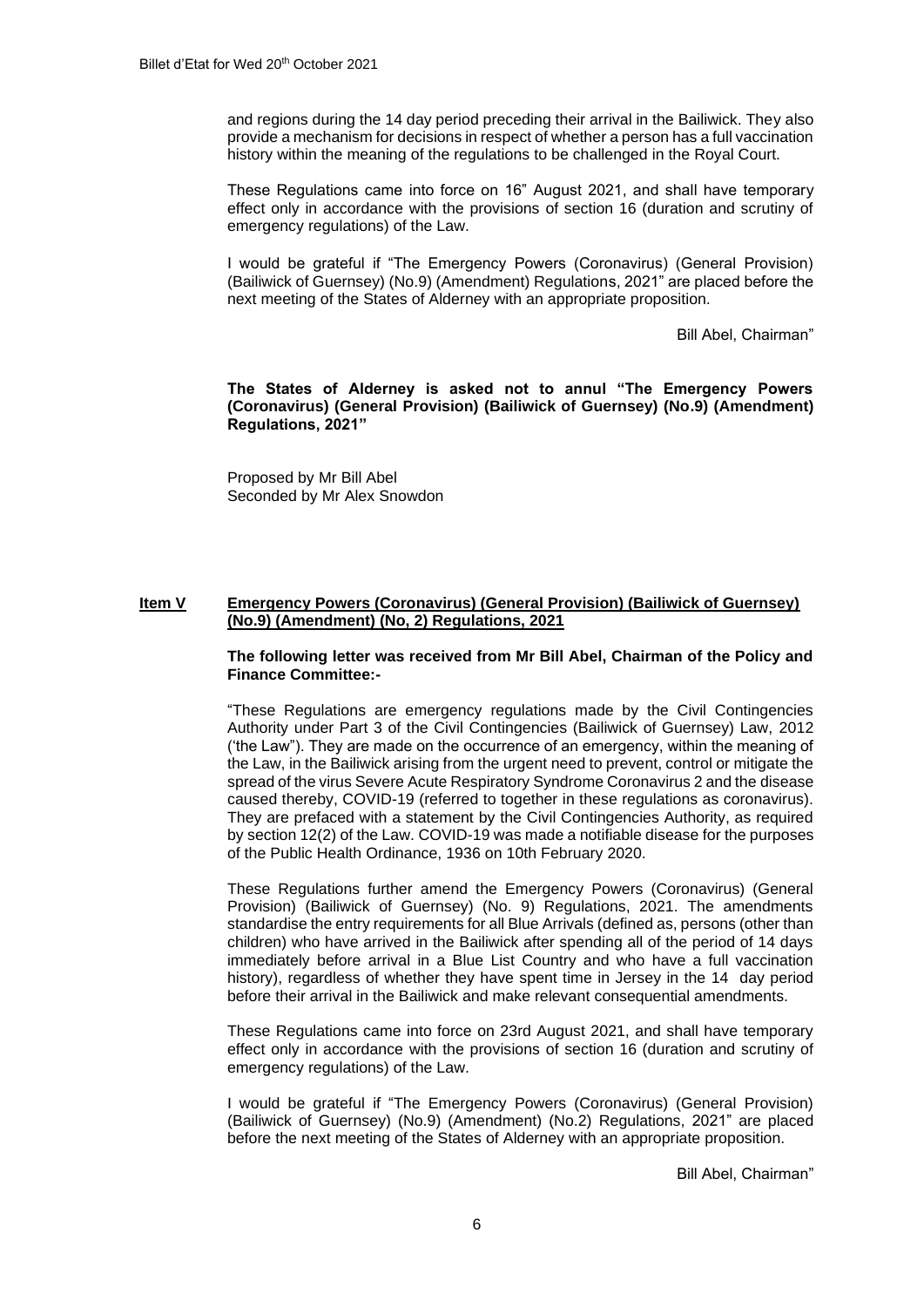**The States of Alderney is asked not to annul "The Emergency Powers (Coronavirus) (General Provision) (Bailiwick of Guernsey) (No.9) (Amendment) (No.2) Regulations, 2021"**

Proposed by Mr Bill Abel Seconded by Mr Alex Snowdon

#### **Item VI Emergency Powers (Coronavirus) (Vaccine) (Limitation of Liability) (No.9) (Bailiwick of Guernsey) Regulations, 2021**

**The following letter was received from Mr Bill Abel, Chairman of the Policy and Finance Committee:-**

"These Regulations are emergency regulations made by the Civil Contingencies Authority under Part 3 of the Civil Contingencies (Bailiwick of Guernsey) Law, 2012 ('the Law"). They are made on the occurrence of an emergency, within the meaning of the Law, in the Bailiwick arising from the urgent need to prevent, control or mitigate the spread of the virus Severe Acute Respiratory Syndrome Coronavirus 2 and the disease caused thereby, COVID-19 (referred to together in these regulations as coronavirus). They are prefaced with a statement by the Civil Contingencies Authority, as required by section 12(2) of the Law. COVID-19 was made a notifiable disease for the purposes of the Public Health Ordinance, 1936 on 10th February 2020.

These Regulations apply where a vaccine against the coronavirus has been temporarily authorised under the UK's Human Medicines Regulations, 2012 and designated under regulations made under the Prescription Only Medicines (Human) (Bailiwick of Guernsey) Ordinance, 2009, and the vaccine is sold, supplied or administered in accordance with a Patient Group Direction or protocol approved or consented to by the States of Guernsey Committee for Health & Social Care. They only apply to a vaccine administered on or after the 15th December, 2020 (the date on which the Emergency Powers (Coronavirus) (Vaccine) (Limitation of Liability) (Bailiwick of Guernsey) Regulations, 2020 came into force) and before the vaccine receives either a UK marketing authorisation or a European Medicines Agency marketing authorisation for administration in the circumstances concerned.

Where these Regulations apply they will limit the aggregate amount of damages and costs that may be awarded by any court in respect of death or personal injury suffered by any one person receiving the vaccine administered in accordance with the Patient Group Direction or protocol.

These Regulations revoke (and replace) the Emergency Powers (Coronavirus) (Vaccine) (Limitation of Liability) (No. 8) (Bailiwick of Guernsey) Regulations, 2021.

These Regulations came into force on the  $13<sup>th</sup>$  August 2021 and shall have temporary effect only in accordance with the provisions of section 16 (duration and scrutiny of emergency regulations) of the Law.

I would be grateful if "The Emergency Powers (Coronavirus) (Vaccine) (Limitation of Liability) (No.9) (Bailiwick of Guernsey) Regulations, 2021" are placed before the next meeting of the States of Alderney with an appropriate proposition.

Bill Abel, Chairman"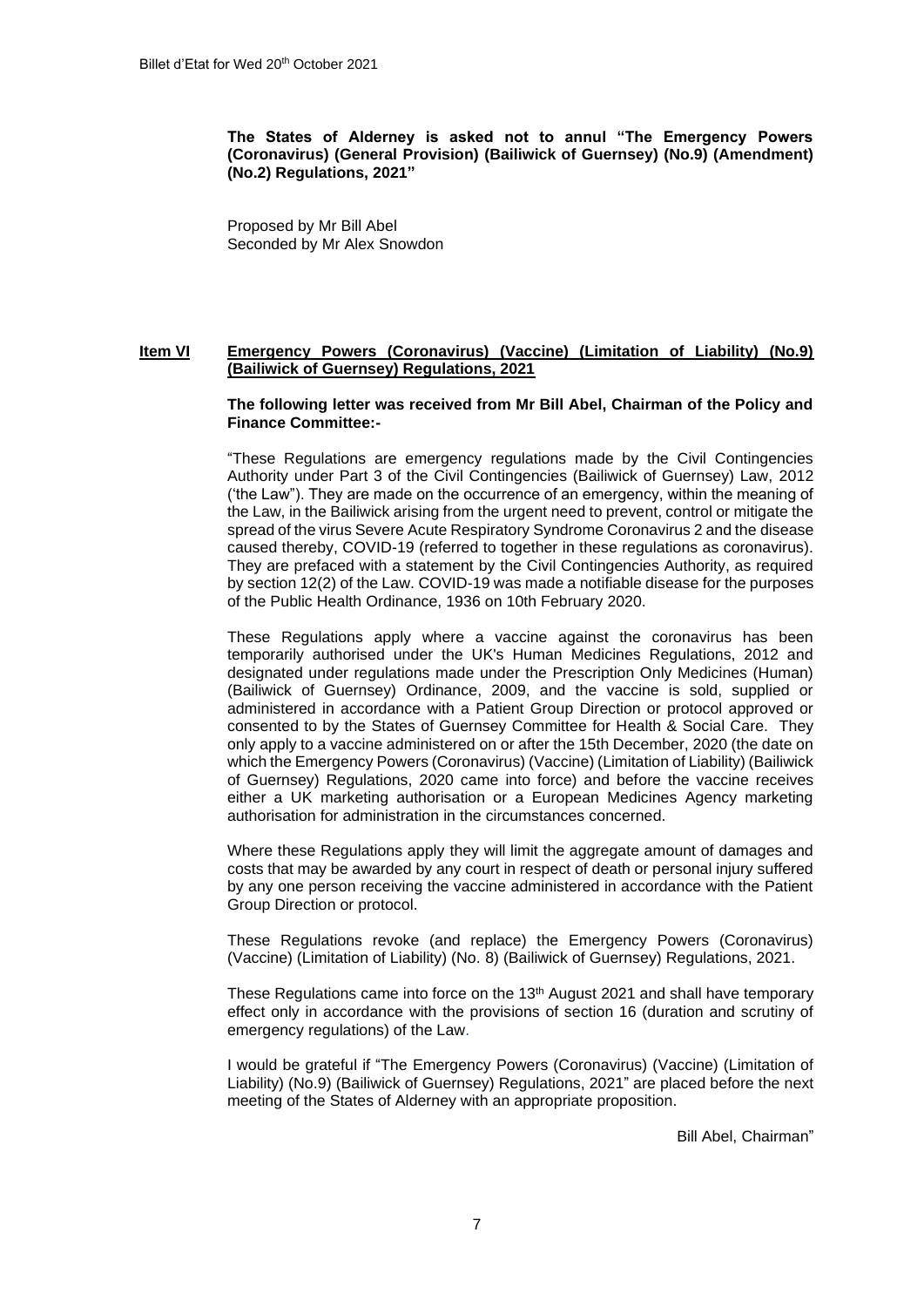**The States of Alderney is asked not to annul "The Emergency Powers (Coronavirus) (Vaccine) (Limitation of Liability) (No.9) (Bailiwick of Guernsey) (Regulations, 2021"**

Proposed by Mr Bill Abel Seconded by Mr Alex Snowdon

#### **Item VII Emergency Powers (Coronavirus) (General Provision) (Bailiwick of Guernsey) (No.10) Regulations, 2021**

#### **The following letter was received from Mr Bill Abel, Chairman of the Policy and Finance Committee:-**

"These Regulations are emergency regulations made by the Civil Contingencies Authority under Part 3 of the Civil Contingencies (Bailiwick of Guernsey) Law, 2012 ('the Law"). They are made on the occurrence of an emergency, within the meaning of the Law, in the Bailiwick arising from the urgent need to prevent, control or mitigate the spread of the virus Severe Acute Respiratory Syndrome Coronavirus 2 and the disease caused thereby, COVID-19 (referred to together in these regulations as coronavirus). They are prefaced with a statement by the Civil Contingencies Authority, as required by section 12(2) of the Law. COVID-19 was made a notifiable disease for the purposes of the Public Health Ordinance, 1936 on 10th February 2020.

These Regulations revoke and re-enact (with modifications) regulations previously made by the Civil Contingencies Authority in respect of the coronavirus pandemic.

These Regulations came into force on the 8<sup>th</sup> September, 2021 and shall have temporary effect only in accordance with the provisions of section 16 (duration and scrutiny of emergency regulations) of the Law,

#### *Part I - screening, assessment and powers to detain etc.*

This Part places a requirement to self-isolate on persons arriving in the Bailiwick, enables the Medical Officer of Health to place restrictions and requirements on other persons who are or who may be infected with coronavirus, and makes provision in respect of related matters, including powers for the Medical Officer of Health to impose screening requirements, to detain people and to require people to self-isolate. The provisions also create criminal offences and confer powers of enforcement on police officers, and provide for appeals against requirements or restrictions imposed under this Part by the Medical Officer of Health (as well as in respect of determinations concerning vaccination status and decisions in respect of specific conditions imposed on Critical Workers) to be made to the Royal Court.

Regulation 4 gives effect to Schedule 1, which makes provision in respect of Critical Workers. A person who has been granted a Critical Worker Exemption will have to selfisolate in accordance with, and otherwise comply with, the provisions of Schedule 1.

Schedule 2 to these regulations, which is given effect by regulation 5, provides for shorter periods of self-isolation to be undertaken by persons who arrive from a place specified as a Category 2 country or a Category 3 country on the States of Guernsey website, and who elect to comply with the restrictions and requirements set out therein.

This Part also provides for Blue Arrivals — that is, persons arriving in the Bailiwick at least two weeks after having received their second dose of COVID-19 vaccine administered in the Bailiwick or elsewhere in the Common Travel Area (CTA), the EU, a European Free Trade Association member state, certain European micro-states or a British overseas territory, and after having spent all of the previous 14 days within the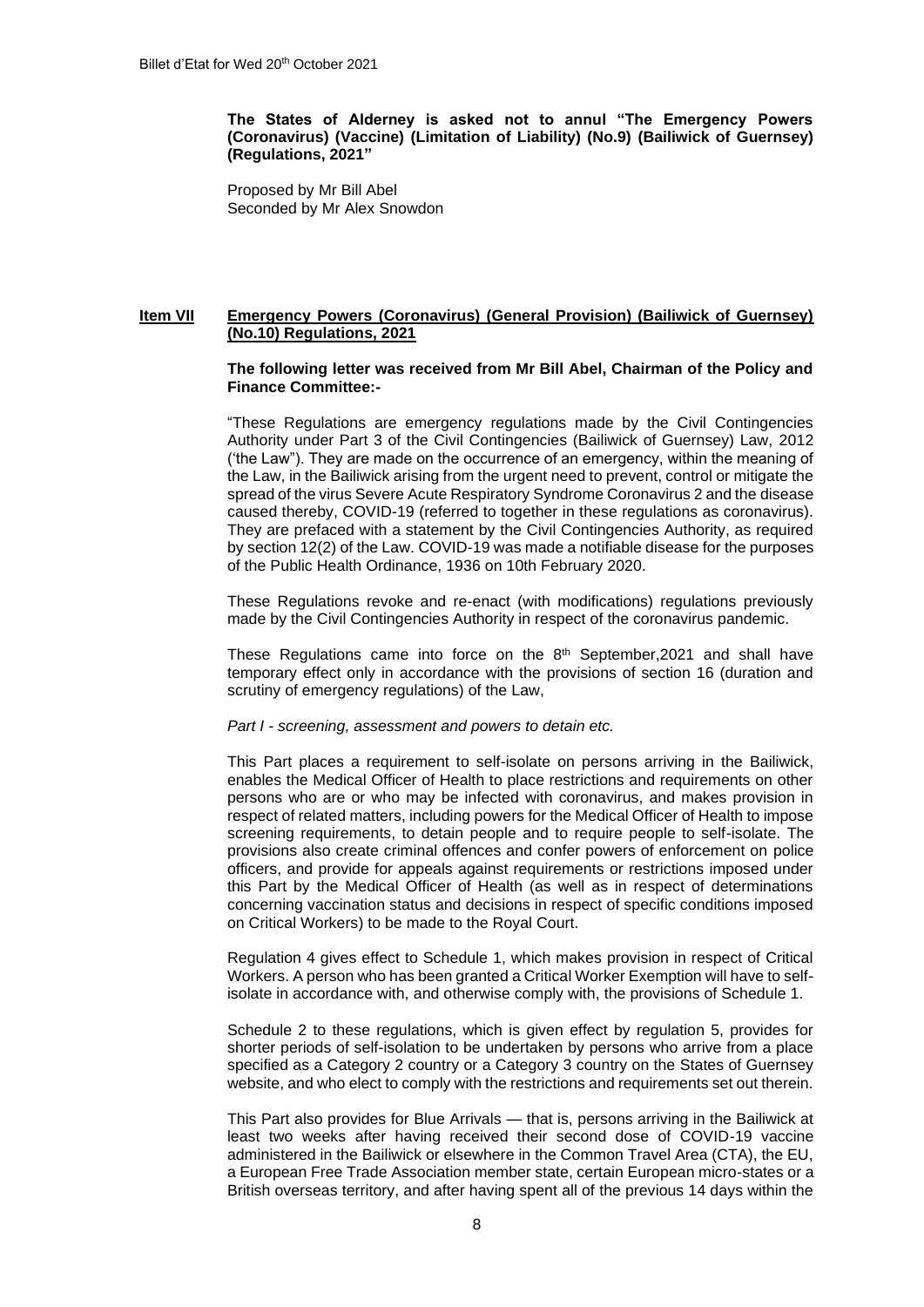CTA — to be free from self-isolation on arrival, and makes provision in respect of children travelling with Blue Arrivals. It also provides for the Authority to provide (by direction published on the States of Guernsey website) for specified categories of person who have had the a vaccine administered other than as set out above, to have a full vaccination history for the purposes of Blue Arrival status under the regulations, and for the Category 2 country reduced self-isolation option to be available to persons with a full vaccination history within the meaning of the regulations who have not spent time in specified high-risk countries and regions during the 14 days preceding their arrival in the Bailiwick.

This Part also imposes a requirement for Blue Arrivals to take self-administered lateral flow tests for COVID-19 provided to them on arrival, to report any positive test results to Public Health, and to comply with any direction given to them on so doing. It makes a failure (without reasonable excuse) to comply with these requirements a criminal offence. The Regulations also impose a requirement to pay a fee for the provided tests before travel.

Finally, this Part also provides that a person of 12 years or over who chooses not to take both a day of arrival test for COVID-19 and a test on day 13 after arrival will have to self-isolate for 14 days; otherwise, a person who does undergo those tests is required to self-isolate until receipt of a negative result for the day 13 test. Under this Part, a child of between 5 and 11 years who has not travelled with a Blue Arrival (and who is not a Category 2 or Category 3 arrival under and in accordance with Schedule 2) has to self-isolate for 14 days after arrival. There is no requirement for a child under the age of 5 arriving in the Bailiwick to self-isolate.

#### *Part II — miscellaneous and final*

Schedule 3 to these Regulations, which is given effect by regulation 22, sets out the modifications to be made to mental health legislation having effect in the Bailiwick. Paragraphs 4 and 5 modify the Mental Health Review Tribunal Procedure Rules, 2012 to provide that the Mental Health Review Tribunal may properly be constituted according to specified criteria.

I would be grateful if "The Emergency Powers (Coronavirus) (General Provision) (Bailiwick of Guernsey) (No.10) Regulations, 2021" are placed before the next meeting of the States of Alderney with an appropriate proposition.

Bill Abel, Chairman"

**The States of Alderney is asked not to annul "The Emergency Powers (Coronavirus) (General Provision) (Bailiwick of Guernsey) (No.10) Regulations, 2021"**

Proposed by Mr Bill Abel Seconded by Mr Alex Snowdon

#### **Item VIII Emergency Powers (Coronavirus) (General Provision) (Bailiwick of Guernsey) (No.10) (Amendment) Regulations, 2021**

**The following letter was received from Mr Bill Abel, Chairman of the Policy and Finance Committee:-**

"These Regulations are emergency regulations made by the Civil Contingencies Authority under Part 3 of the Civil Contingencies (Bailiwick of Guernsey) Law, 2012 ('the Law"). They are made on the occurrence of an emergency, within the meaning of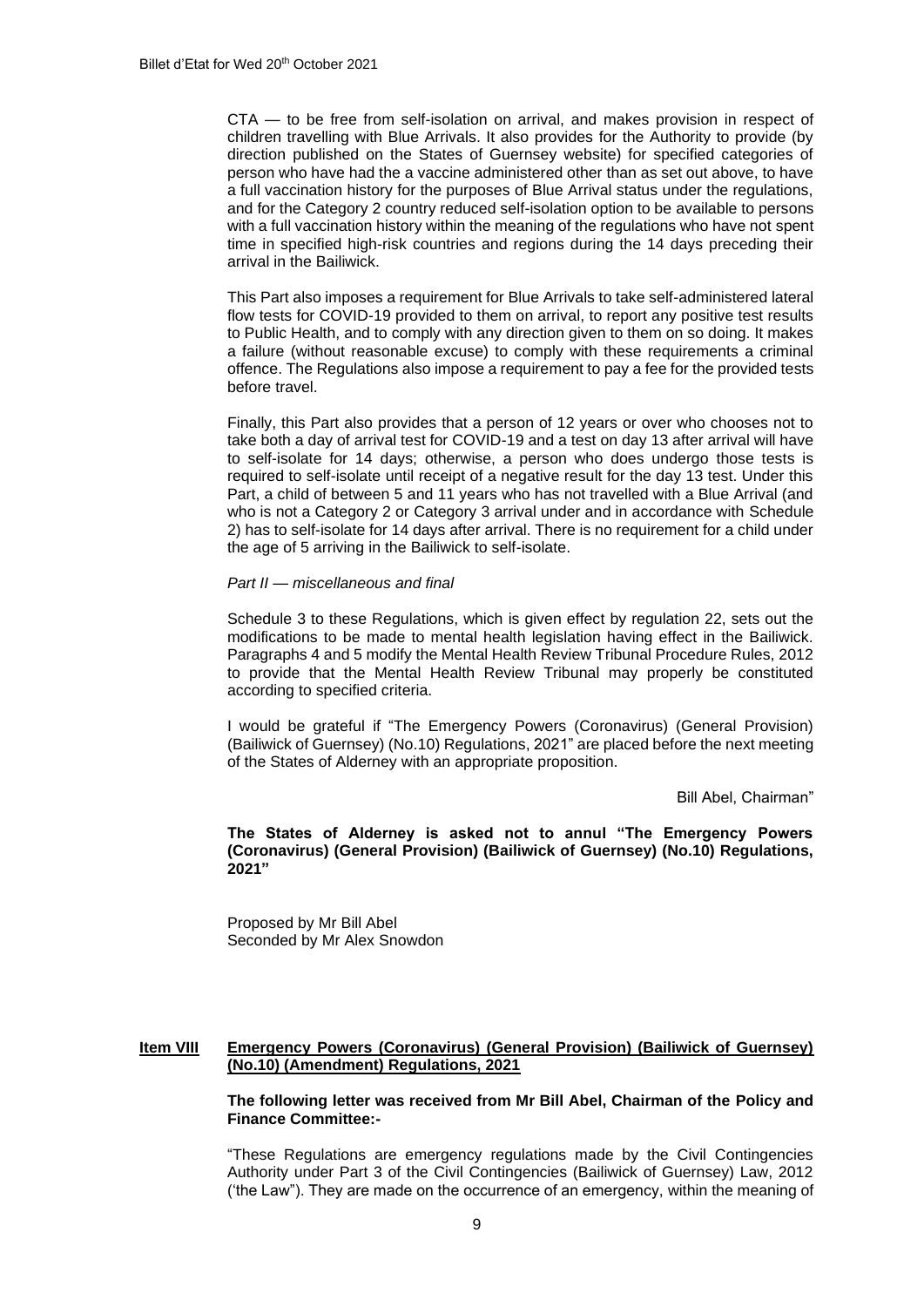the Law, in the Bailiwick arising from the urgent need to prevent, control or mitigate the spread of the virus Severe Acute Respiratory Syndrome Coronavirus 2 and the disease caused thereby, COVID-19 (referred to together in these regulations as coronavirus). They are prefaced with a statement by the Civil Contingencies Authority, as required by section 12(2) of the Law. COVID-19 was made a notifiable disease for the purposes of the Public Health Ordinance, 1936 on 10th February 2020.

These Regulations amend the Emergency Powers (Coronavirus) (General Provision) (Bailiwick of Guernsey) (No.10) Regulations, 2021. The amendments remove the requirement that a person's vaccine against coronavirus be administered in a specified jurisdiction for him or her to benefit by having a "full vaccination history" under and for the purposes of the regulations, and provide for a list of vaccines approved for the purposes of the Regulations to be published on the States of Guernsey website.

These Regulations came into force on  $23<sup>rd</sup>$  September 2021 and shall have temporary effect only in accordance with the provisions of section 16 (duration and scrutiny of emergency regulations) of the Law.

I would be grateful if "The Emergency Powers (Coronavirus) (General Provision) (Bailiwick of Guernsey) (No.10) (Amendment) Regulations, 2021" are placed before the next meeting of the States of Alderney with an appropriate proposition.

Bill Abel, Chairman"

**The States of Alderney is asked not to annul "The Emergency Powers (Coronavirus) (General Provision) (Bailiwick of Guernsey) (No.10) (Amendment) Regulations, 2021"**

Proposed by Mr Bill Abel Seconded by Mr Alex Snowdon

#### **Item IX Emergency Powers (Coronavirus) (Vaccine) (Limitation of Liability) (No.10) (Bailiwick of Guernsey) Regulations, 2021**

**The following letter was received from Mr Bill Abel, Chairman of the Policy and Finance Committee:-**

"These Regulations are emergency regulations made by the Civil Contingencies Authority under Part 3 of the Civil Contingencies (Bailiwick of Guernsey) Law, 2012 ('the Law"). They are made on the occurrence of an emergency, within the meaning of the Law, in the Bailiwick arising from the urgent need to prevent, control or mitigate the spread of the virus Severe Acute Respiratory Syndrome Coronavirus 2 and the disease caused thereby, COVID-19 (referred to together in these regulations as coronavirus). They are prefaced with a statement by the Civil Contingencies Authority, as required by section 12(2) of the Law. COVID-19 was made a notifiable disease for the purposes of the Public Health Ordinance, 1936 on 10th February 2020.

These Regulations apply where a vaccine against the coronavirus has been temporarily authorised under the UKs Human Medicines Regulations, 2012 and designated under regulations made under the Prescription Only Medicines (Human) (Bailiwick of Guernsey) Ordinance, 2009, and the vaccine is sold, supplied or Administered in accordance with a Patient Group Direction or protocol approved or consented to by the States of Guernsey Committee for Health & Social Care. They only apply to a vaccine administered on or after the 15<sup>th</sup> December, 2020 (the date on which the Emergency Powers (Coronavirus) (Vaccine) (Limitation of Liability) (Bailiwick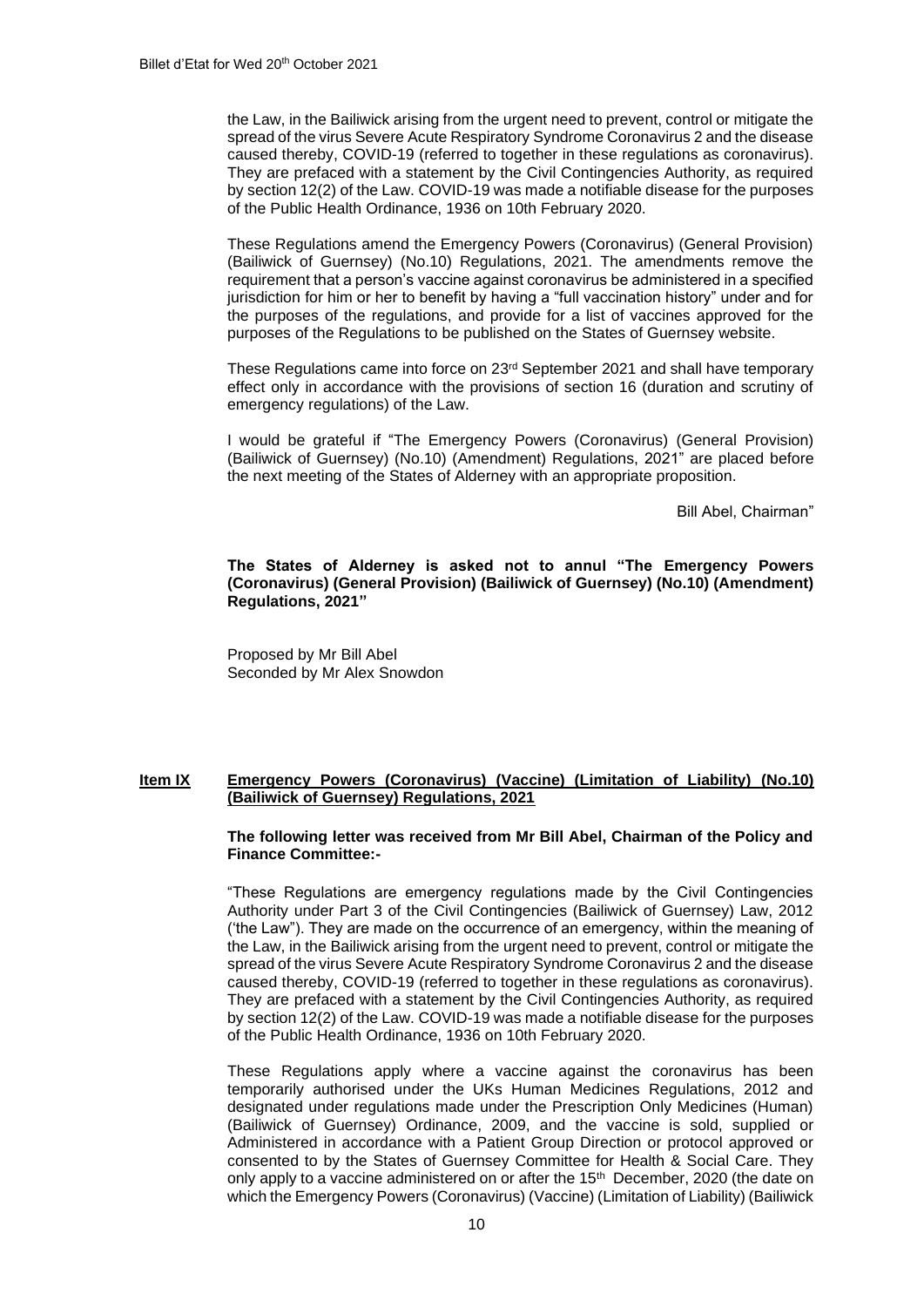of Guernsey) Regulations, 2020 came into force) and before the vaccine receives either a UK marketing authorisation or a European Medicines Agency marketing authorisation for administration in the circumstances concerned.

Where these Regulations apply they will limit the aggregate amount of damages and costs that may be awarded by any court in respect of death or personal injury suffered by any one person receiving the vaccine administered in accordance with the Patient Group Direction or protocol.

These Regulations revoke (and replace) the Emergency Powers (Coronavirus) (Vaccine) (Limitation of Liability) (No. 9) (Bailiwick of Guernsey) Regulations, 2021.

These Regulations came into force on the  $8<sup>th</sup>$  September 2021 and shall have temporary effect only in accordance with the provisions of section 16 (duration and scrutiny of emergency regulations) of the Law.

I would be grateful if "The Emergency Powers (Coronavirus) (Vaccine) (Limitation of Liability) (No.10) (Bailiwick of Guernsey) Regulations, 2021" are placed before the next meeting of the States of Alderney with an appropriate proposition.

Bill Abel, Chairman"

**The States of Alderney is asked not to annul "The Emergency Powers (Coronavirus) (Vaccine) (Limitation of Liability) (No.10) (Bailiwick of Guernsey) (Regulations, 2021"**

Proposed by Mr Bill Abel Seconded by Mr Alex Snowdon

#### **Item X Emergency Powers (Coronavirus) (General Provision) (Bailiwick of Guernsey) (No.11) Regulations, 2021**

#### **The following letter was received from Mr Bill Abel, Chairman of the Policy and Finance Committee:-**

"These Regulations are emergency regulations made by the Civil Contingencies Authority under Part 3 of the Civil Contingencies (Bailiwick of Guernsey) Law, 2012 ('the Law"). They are made on the occurrence of an emergency, within the meaning of the Law, in the Bailiwick arising from the urgent need to prevent, control or mitigate the spread of the virus Severe Acute Respiratory Syndrome Coronavirus 2 and the disease caused thereby, COVID-19 (referred to together in these regulations as coronavirus). They are prefaced with a statement by the Civil Contingencies Authority, as required by section 12(2) of the Law. COVID-19 was made a notifiable disease for the purposes of the Public Health Ordinance, 1936 on 10th February 2020.

These Regulations revoke and re-enact (with modifications) regulations previously made by the Civil Contingencies Authority in respect of the coronavirus pandemic.

These Regulations will come into force on the 4th October 2021 and shall have temporary effect only in accordance with the provisions of section 16 (duration and scrutiny of emergency regulations) of the Law.

*Part I - screening, assessment and powers to detain etc.*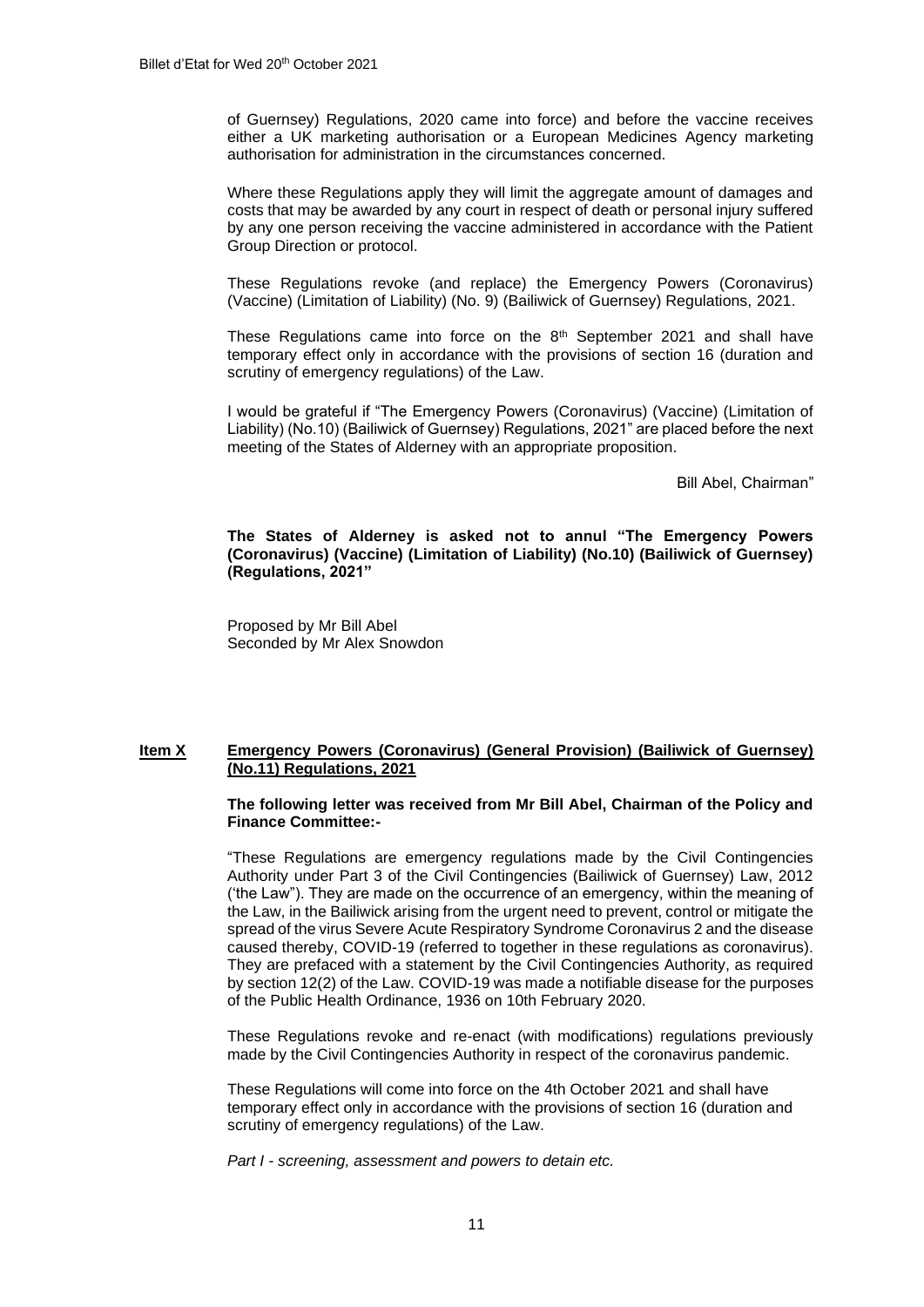This Part places a requirement to self-isolate on persons arriving in the Bailiwick, enables the Medical Officer of Health to place restrictions and requirements on other persons who are or who may be infected with coronavirus, and makes provision in respect of related matters, including powers for the Medical Officer of Health to impose screening requirements, to detain people and to require people to self-isolate. The provisions also create criminal offences and confer powers of enforcement on police officers, and provide for appeals against requirements or restrictions imposed under this Part by the Medical Officer of Health (as well as in respect of determinations concerning vaccination status and decisions in respect of specific conditions imposed on Critical Workers) to be made to the Royal Court.

Regulation 4 gives effect to Schedule 1, which makes provision in respect of Critical Workers. A person who has been granted a Critical Worker Exemption will have to selfisolate in accordance with, and otherwise comply with, the provisions of Schedule 1.

Schedule 2 to these regulations, which is given effect by regulation 5, provides for reduced, or no, self-isolation to be undertaken by persons who arrive from a place specified as a Green List Country or a Red List Country on the States of Guernsey website, and who elect to comply with the testing requirements set out therein.

Green List Countries and Red List Countries replace the numbered Country Categories in previous iterations of these Regulations, and arrivals from Green List Countries are treated differently depending on whether they have a full vaccination history within the meaning of the Regulations.

This Part also provides for "Blue Arrivals" – that is, persons (including children) arriving in the Bailiwick from within the Common Travel Area - to be free from self-isolation on arrival, and imposes a requirement on Blue Arrivals to take self-administered lateral flow tests for COVID-19 provided to them on arrival, to report any positive test results to Public Health, and to comply with any direction given to them on so doing. It makes a failure (without reasonable excuse) to comply with these requirements a criminal offence. The Regulations also impose a requirement to pay a fee for the provided tests before travel.

Finally, this Part provides that a person (other than a child under 5) who does not wish to undergo any testing on arrival has to self-isolate for 10 days on arrival.

#### *Part II – miscellaneous and final*

Schedule 3 to these Regulations, which is given effect by regulation 22, sets out the modifications to be made to mental health legislation having effect in the Bailiwick. Paragraphs 4 and 5 modify the Mental Health Review Tribunal Procedure Rules, 2012 to provide that the Mental Health Review Tribunal may properly be constituted according to specified criteria.

Regulation 23 provides for the deemed variance of Long Term Employment Permits, Medium Term Employment Permits and Short Term Employment Permits, to allow the holder to be resident without being employed and to be employed by a different employer from that specified in the Permit; and for the modification of the Population Management (Guernsey) Law, 2016 and other legislation to the extent necessary to give effect to this.

I would be grateful if "The Emergency Powers (Coronavirus) (General Provision) (Bailiwick of Guernsey) (No.11) Regulations, 2021" are placed before the next meeting of the States of Alderney with an appropriate proposition.

Bill Abel, Chairman"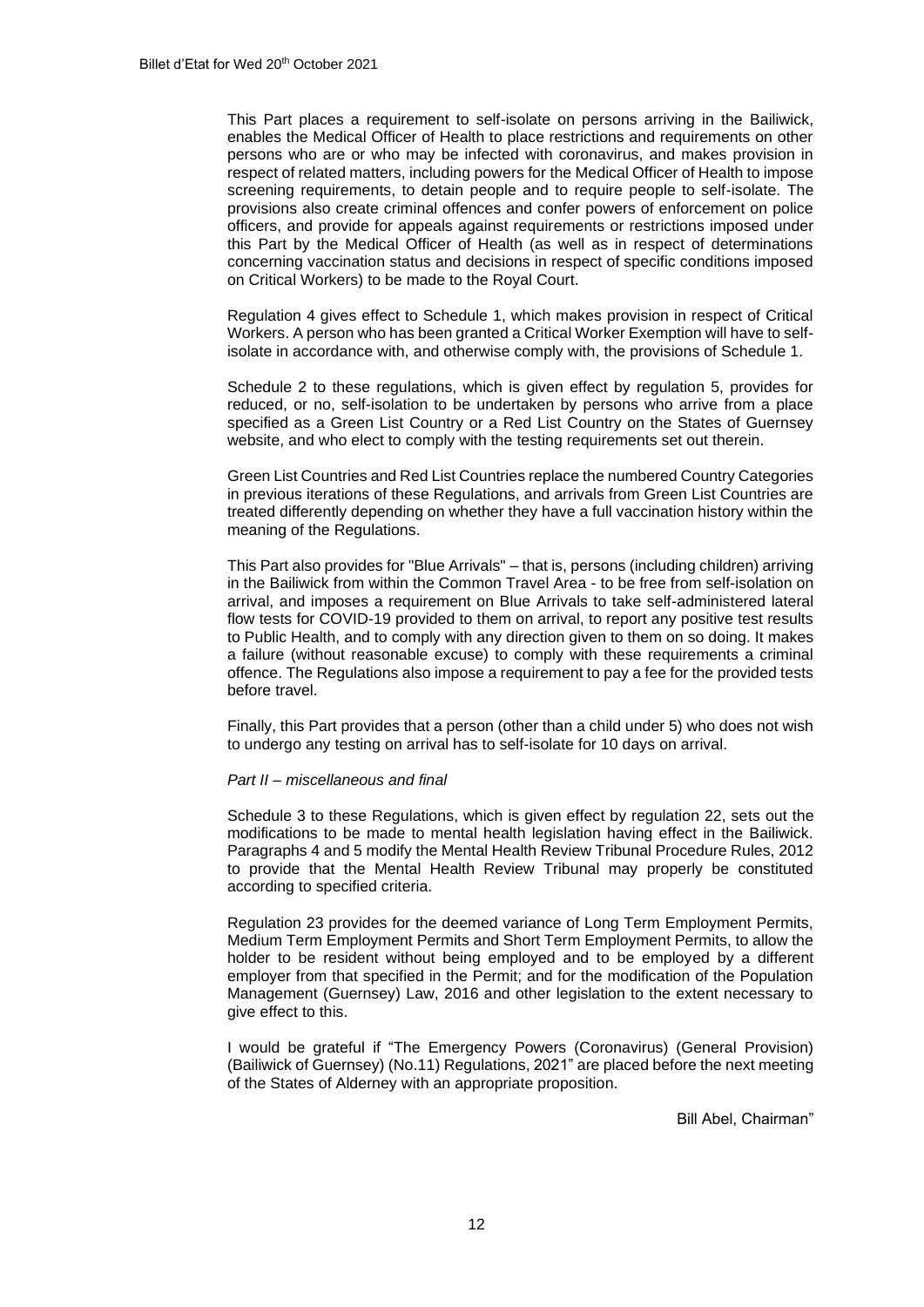**The States of Alderney is asked not to annul "The Emergency Powers (Coronavirus) (General Provision) (Bailiwick of Guernsey) (No.11) Regulations, 2021"**

Proposed by Mr Bill Abel Seconded by Mr Alex Snowdon

#### **Item XI The Human Rights (Bailiwick of Guernsey) Law, 2000 – Amendment of Legislation**

**The following letter was received from Mr Bill Abel, Chairman of the Policy and Finance Committee:-**

"At the Policy and Finance Committee meeting of  $20<sup>th</sup>$  May 2021, the Committee resolved to agree to the proposed amendment to Section 9(2) of the Human Rights (Bailiwick of Guernsey) Law, 2000 (the Law); and agreed for the same Policy Letter, once finalised by the Policy and Resources Committee to be considered by the States of Alderney.

The attached Policy Letter has been received from the States of Guernsey Policy and Resources Committee, which sets out the background as to why the amendment to the Law is being proposed, for consideration by the States of Alderney.

I would be grateful if the Policy Letter is placed before the next meeting of the States of Alderney with an appropriate proposition.

Bill Abel, Chairman"

**The States of Alderney is asked to decide:-**

**Whether after consideration of the Policy Letter entitled "The Human Rights (Bailiwick of Guernsey) Law, 2000 – amendment of legislation" dated 4th August, 2021 from the States of Guernsey Policy and Resources Committee, they are of the opinion:-**

**1. To agree to amend section 9(2) of the Human Rights (Bailiwick of Guernsey) Law, 2000, to enable a court to award compensation to a person in respect of a judicial act done in good faith, in the circumstances set out in paragraph 2.5 of that Policy Letter;** 

**and** 

**2. To agree the preparation of such legislation as may be necessary to give effect to the above decision.**

Proposed by Mr Bill Abel Seconded by Mr Alex Snowdon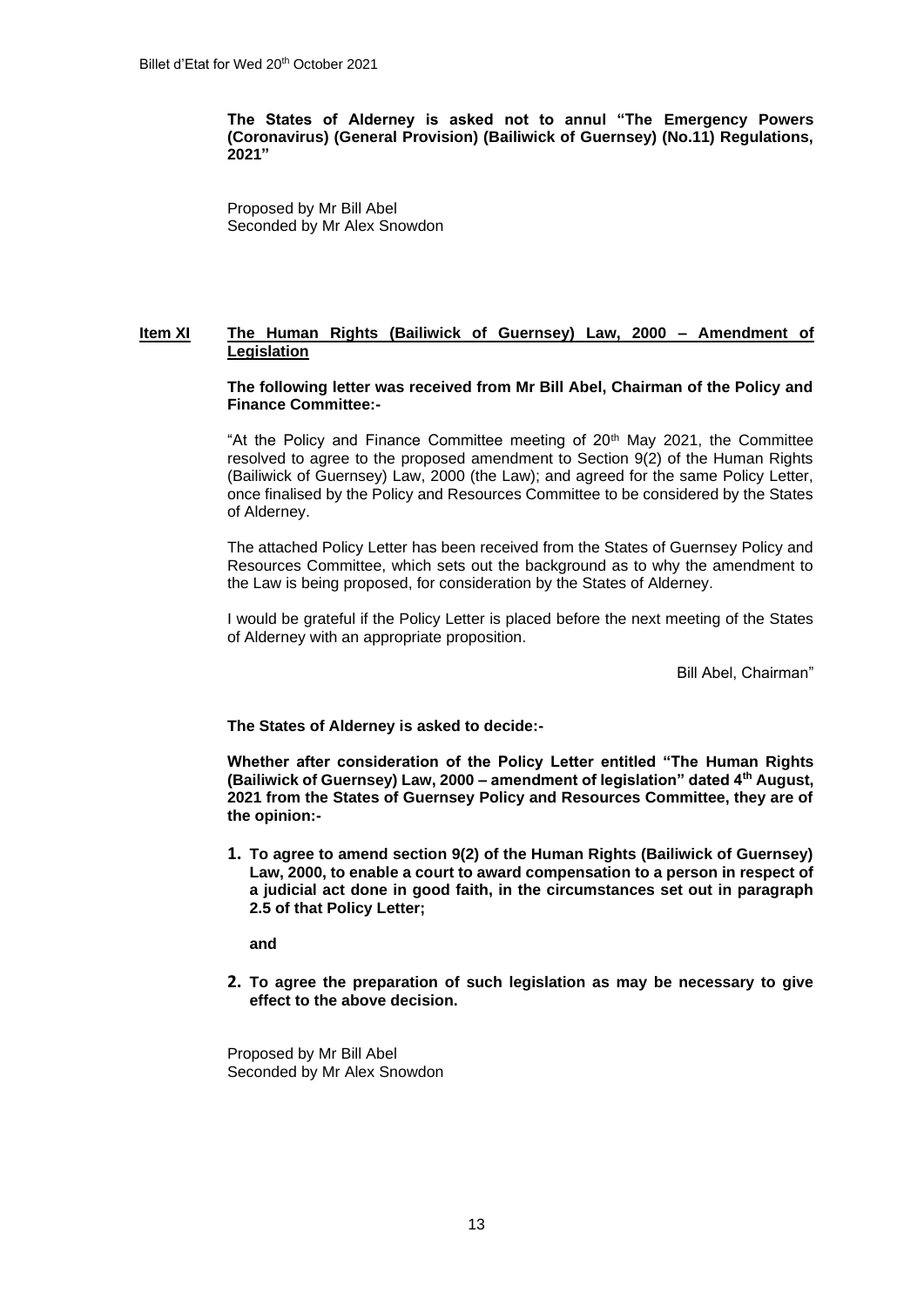#### **Item XII Budgets for 2022 and Revised Budget 2021**

#### **The following letter was received from Mr Bill Abel, Chairman of the Policy and Finance Committee:-**

"Under Section 58 of the Government of Alderney Law, 2004, the Policy & Finance Committee is required to publish the proposed budgets for 2022 and report on the budgets for 2021.

The attached Budget Report provides a full explanation relating to the States of Alderney and the States of Alderney Water Board budgets.

I would be grateful if you would place this matter before the States of Alderney with the following propositions.

Bill Abel, Chairman"

**After consideration of the Budget Report, the States of Alderney is asked to:-**

- **a) Note the States of Alderney Revenue and Capital Budgets and Revised Budgets for 2021**
- **b) As per the Budget Strategy note that Fuel Duty will be kept consistent with the States of Guernsey for 2022**
- **c) Note that Document Duty will be maintained at existing levels for 2022**
- **d) Note the Reserve Strategy as detailed on page 5 of the Budget Report**
- **e) Approve an increase of June 2021 RPIX (2.3%) on all Alderney Property Tax tariffs for the year of charge 2022**
- **f) Approve the States of Alderney Revenue and Capital Budgets for 2022.**
- **g) Note the States of Alderney Water Board Revenue and Capital Revised Budgets for 2021**
- **h) Note that the Water Rates for 2022 will be maintained at 2021 rates of charge**
- **i) Approve the States of Alderney Water Board Revenue and Capital Budgets for 2022**

Proposed by Mr Bill Abel Seconded by Mr Christian Harris

#### **Item XIII Questions and Reports**

**The following Report was received from Mr Ian Carter:-**

#### **"Island Planning Group Report**

This report summarises the work (four meetings) undertaken by the SoA member working group of Kevin Gentle, Annie Burgess, Boyd Kelly and Ian Carter and a workshop held for all SoA members and SoA Civil Servants. Through these activities the following have been established:-

#### • **A vision statement**

Vision Statement 'To maximise Alderney's prosperity and resilience.'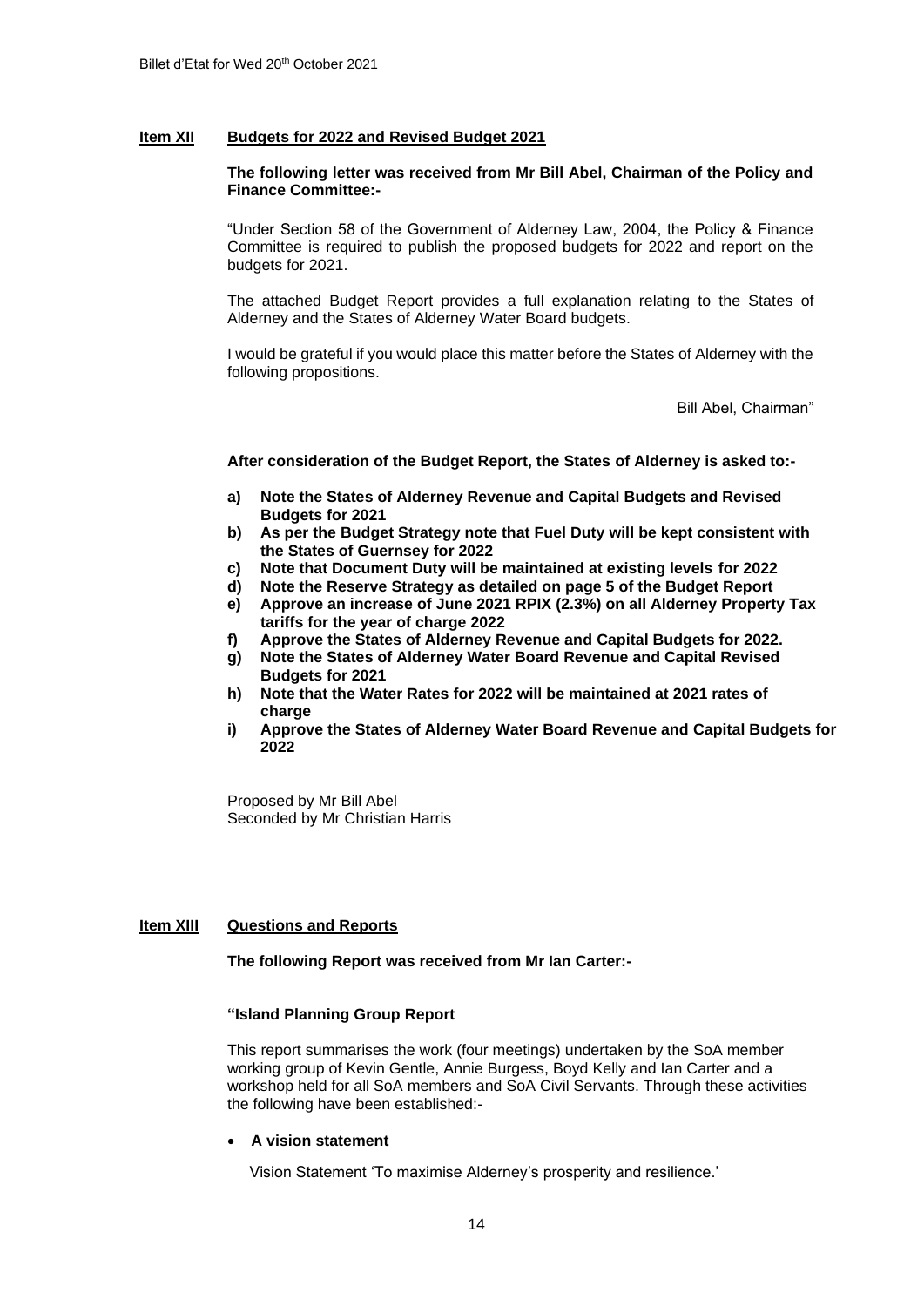The Island Plan's overall aim is to ensure that we maximise our prosperity and resilience, and in so doing, become a more sustainable Island with excellent accessibility/connectivity, a vibrant economy, a happy, healthy community; and a community which values and protects its unique heritage and natural environment as an autonomous member of the Crown Dependencies.

#### • **A set of values which underpin our vision and plan and**

- Value our environment We strive to help and improve the environment and community where we work and live.
- Inclusive and Empowering We treat everyone with mutual respect and sensitivity, recognizing the importance of diversity whilst respecting all individuals and value their contributions.
- Passion for results We show pride, enthusiasm and dedication in everything that we do, celebrating success and building on setbacks.
- Strive for lasting impact We use resources carefully to maximise their effect and gain best value.
- Open and Accountable We accept responsibility for our actions and communications whilst acting with honesty and integrity, not compromising the truth while respecting confidentiality.
- Work well together We are supportive of each other's efforts, loyal to one another, and care for each other both personally and professionally.
- Endeavour for Service Excellence We are dedicated to satisfying community needs and honouring commitments that we have made.
- **Six key themes for action** *Economy, Energy, Accessibility/Connectivity, Community Development, Natural / Man Made environment and Governance* with associated goals for each theme.
	- o *Economy*
		- 1. Increase the number and diversity of resilient businesses.
		- 2. Improve the skills base of the working community.
		- 3. Develop an economic USP that can attract entrepreneurial business investment.
	- o *Energy*
		- 1. Increase the amount of clean energy used (reduce the C footprint).
		- 2. Reduce energy costs for individuals and organisations.
	- o *Accessibility / Connectivity*
		- 1. Increase the resilience and capacity of air and sea transport.
		- 2. Create a digital enterprise centre of excellence.
	- o *Community Development*
		- 1. Increase the number of economically active (20-50) year olds and their families and thus reduce the dependency ratio.
		- 2. Increase the provision of appropriate housing for use by a growing population.
		- 3. Increase and diversify the provision of family friendly indoor infrastructure amenities.
		- 4. Development of health and social care policy and practice to support the entire population.
	- o *Natural / man made environment*
		- 1. Use States assets (terrestrial and marine) to their full potential for the public good.
		- 2. Protect and develop the unique heritage and natural environment for the benefit of the community.
	- o *Governance*
		- 1. Improve the efficiency of government decision making and actions
		- 2. Put in place appropriate scrutiny of governmental decision making
		- 3. Increase public confidence in the government and governance of the island